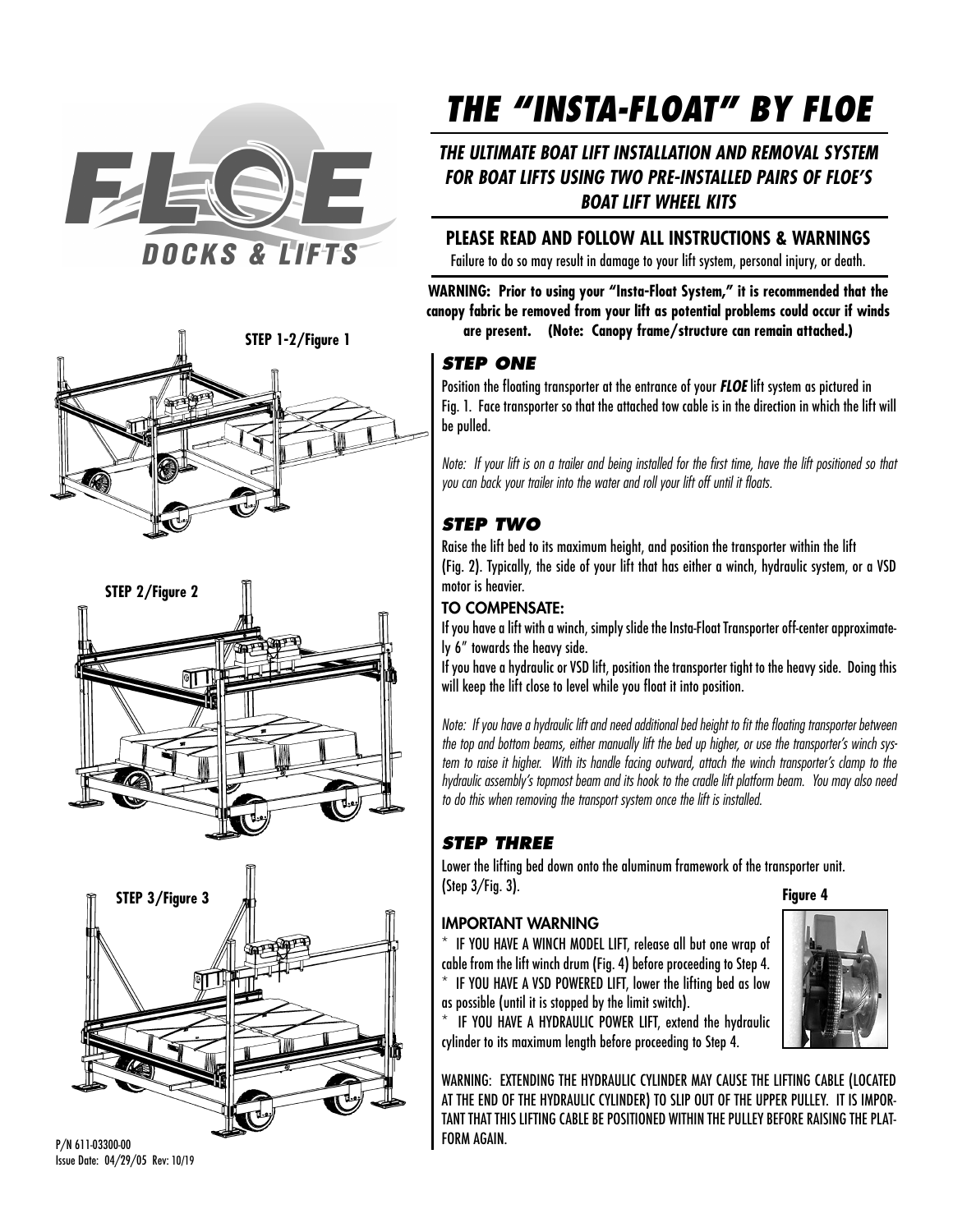

### **STEP FOUR**

A. Install the transporter's winch system as shown in Fig. 5. Do so by positioning the winch in the center of the lift beam that is opposite the beam that has the main lifting cable attached. Swing the eyebolt on the winch post up into the slot on the winch post saddle, and tighten the wing nut. When installed properly, the winch drum will face into the center of the lift, and the winch post will be on the outside of the lift beam.

B. Crank winch counter-clockwise while pulling on the strap. Let out enough of the strap so that the hook located on the bottom of the hook handle reaches underneath the lower frame beam from the inside. When properly attached, the hook handle will be on the inward side of the frame beam and will be centered on the winch drum, resting on the winch strap, while the hook will be securely hooked on the bottom of the frame beam. Keep the hook secure while cranking up the winch until the hook handle is held securely against the winch strap and drum.

WARNING: YOU MUST INSURE THAT THE HOOK IS PROPERLY POSITIONED, TIGHT TO THE BEAM, BEFORE TIGHTENING THE WINCH CABLE.

C. Crank the winch clockwise until the lower frame beam is pulled up to sandwich the transporter's aluminum frame rail between the lift system's upper and lower beams. Doing this will cause the lift to be raised onto the wheels of the transporter, as long as the leveling legs are in their retracted position.

WARNING: NEVER ATTEMPT TO RAISE THE LIFT PLATFORM WHILE THE TRANSPORTER'S WINCH IS INSTALLED!! **DOING SO MAY CAUSE SEVERE LIFT DAMAGE, PER-SONAL INJURY, OR DEATH.**

#### **STEP FIVE**

Your lift system should now be ready to roll in the water, or if you are removing your system, it should be floating, provided that the water is deep enough for it to do so.

#### **STEP SIX**

A. Once you've moved your lift to its proper location, crank the transport winch counter-clockwise to lower your lift onto its leveling pads.

B. Check the lift system to ensure that it is level. The lift should be leveled to within two inches, corner to corner. If out of level, float the lift back up by cranking the transport winch system clockwise. Adjust leveling pads accordingly.

CAUTION: WHEN ADJUSTING LEVELING SAND PADS ON LIFTS NOT EQUIPPED WITH THE EASY-LEVEL™LEVELING SYSTEM , DO NOT LOOSEN THE ADJUSTMENT BOLT MORE THAN TWO REVOLUTIONS, OR IT MAY BECOME DISENGAGED FROM THE NON-ACCESSIBLE INTERNAL NUT.

#### **STEP SEVEN**

A. Once you are finished leveling your lift, completely disconnect and remove the transporter winch system.

B. Using the boat lift's winch, VSD, hydraulic system, raise the lifting platform high enough to float the transporter out of the lift. Note: If your lift is a hydraulic model and you need additional height to remove the transporter, refer to Step 2.

#### **LIFT REMOVAL**

To remove your lift, repeat the previous steps. While the lift is floating, retract the leveling legs. Note: For ease of leveling the following year, you should mark the height of each leveling leg prior to raising them up for transporting purposes.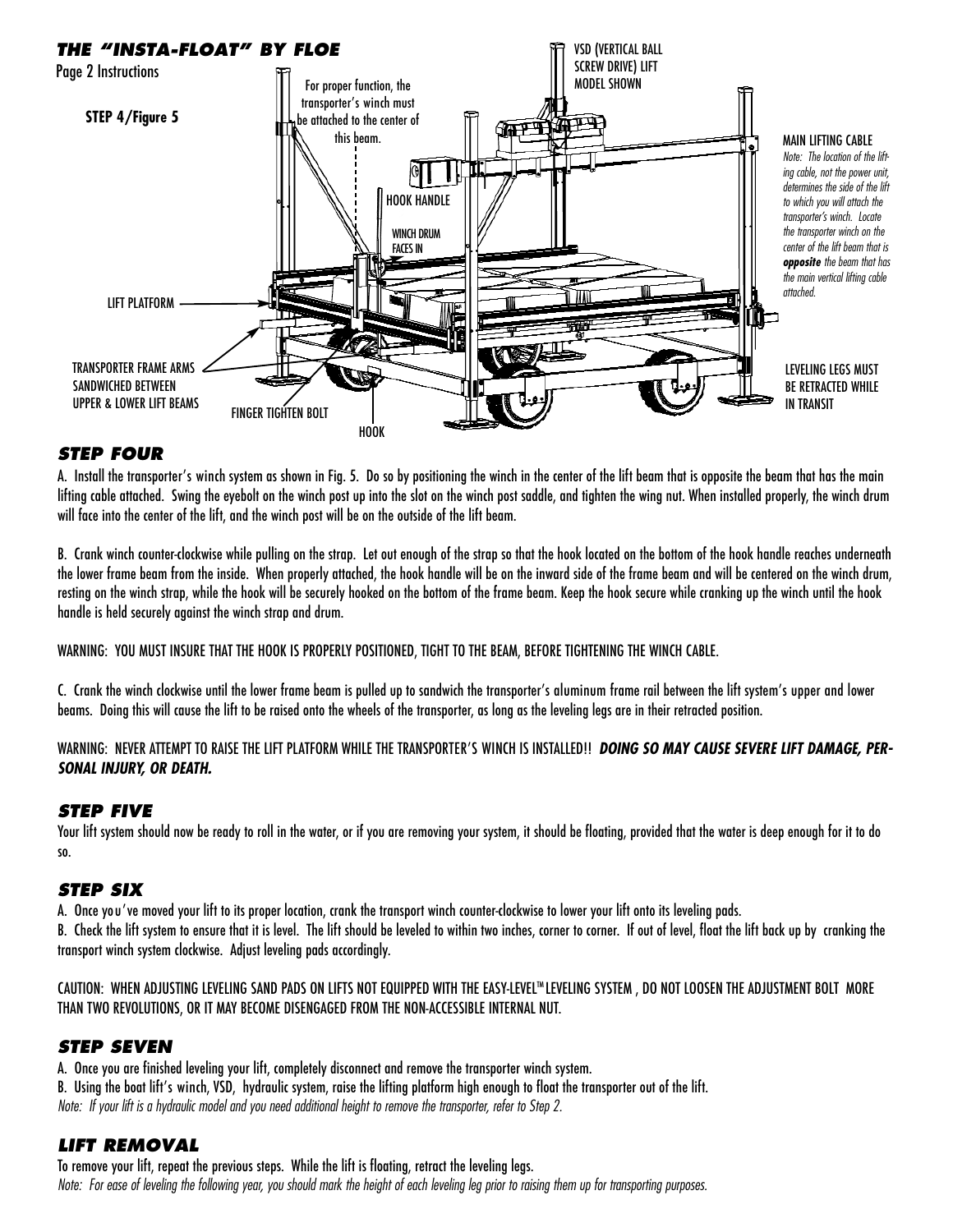# THE "INSTA-FLOAT" BY FLOE BILL OF MATERIALS

| 511-04510-01   | <b>INSTA-FLOAT, WITHOUT WINCH</b> |                                         |      |
|----------------|-----------------------------------|-----------------------------------------|------|
| NO.            | PART NUMBER                       | <b>DESCRIPTION</b>                      | QIY. |
|                | 001-05600-00                      | RIVET, AB6-8 3/16" x 1/2"               | 8    |
| $\overline{2}$ | 001-70215-00                      | HHCS, 1/2-13 x 3" 18-8 ss               | 2    |
| 3              | 001-71022-00                      | FLAT WASHER, 1/2" USS SS 18-8           | 12   |
| 4              | 001-74457-00                      | CB, $1/2 - 13 \times 5 - 1/2$ SS        | 8    |
| 5              | 001-76072-00                      | NUT, NYLOCK 1/2-13 ALUM.                | 2    |
| 6              | 001-76350-00                      | NUT, 1/2-13 ALUM                        | 8    |
|                | 002-01311-00                      | CAP, AXLE BEAM - EXPRESS                |      |
| 8              | 010-05000-00                      | FLOAT, DOCK $-4' \times 6' \times 12''$ | 2    |
| 9              | 111-10002-00                      | CABLE, TOWING                           |      |
| 10             | 111-10018-00                      | WELD'T, MAIN FRAME INSTA-FLOAT          |      |